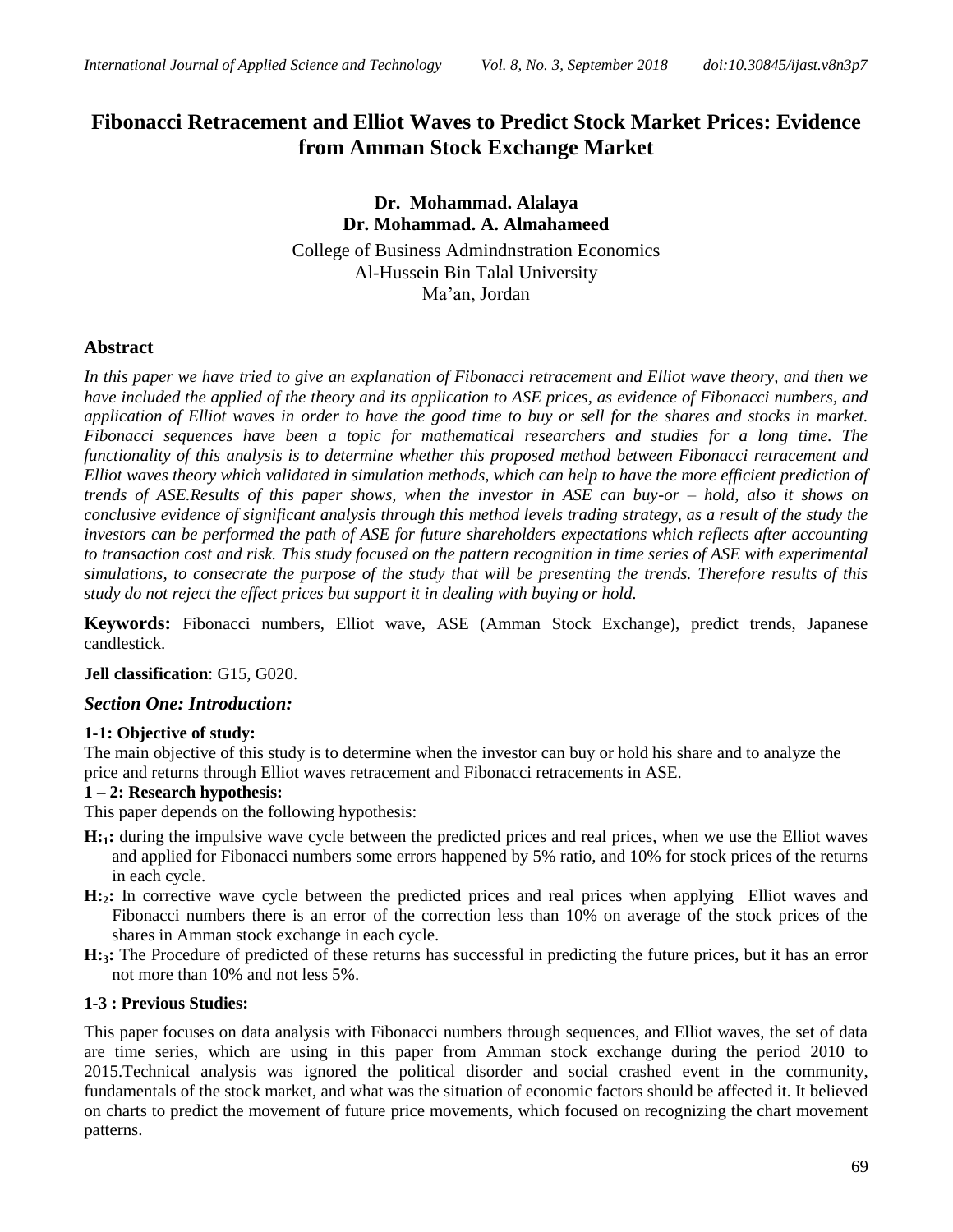These predictions depend on individual experience and their view sight in the analysis of the charts, the scientists used several subjective methods to interpret the chart results, but many professionals and researchers have used the technical analysis during their working analysis approach in order to improve the investment returns. The chart types which are used:

- 1: Japanese candlestick charts.
- 2: Bar charts, and
- 3: Point and finger charts.

Ralph Elliot as other scientists depends on charts of returns of the stock market, and interprets them, but generally depends on Fibonacci numbers, the Elliot wave theory as it is more popular in use by the researcher in their analysis of the stock market, and widely implemented as an approach of analysis. Where it is difficult task to identify Elliot waves, due to the nature of interpretation of Elliot wave charts, which depends on analysts experience on the stock market, and his future expectations, then the stock market time series, which demonstrated it is moving in a fluctuations way according to some economic changes of economic factors and political events.As general there is no major consensus on the use of technical analysis, but in some inconclusive results,we can use many indicators or made some contribution of combination between more than comparison indicator, In this survey it seems as technical analysis, which has obtained and conducted on a professional traders strategies, and background of scientists researches related to the subject of study such as **[1]**, **[2], [3], [4], [5]. [6]**,and **[7]. [8],** have studied and investigated the currency pairs at the weekly, daily, an hour time for the sample period 2005-2013, the currency pairs as Australian dollar Vs U.S dollar, euro vs. U.S dollar, Canadian dollar Vs U.S dollar and Japanese Yen with U.S dollar. **[9],**stated each Elliot waves has its own characteristic, also the wave itself reflects the psychology of this wave moment. Where **[10]**,. Have to test in their research a trading role on New York stock exchange, which based on discriminate function, they have analyzed the daily technical indicators in order to predict the future change in standard and poor's 500 **[11]** , they have a model depends on a question, that can money flow predict? Which can be defined as the difference between up stick and down the stick dollar trading volume, the most important finding in their paper is that money flow appears to predict a cross-sectional variation in future returns.

**[12]** , they have predicted the intra-day price movements, in their study they have used technical indicators for this purpose **[13]** , they have suggested that the best forecasting tool in existence, that principle wave it's a detailed description of how the market has. But **[14]** investigated the frequency of price and time ratios attending adjacent movements in the DJIA retracements. **[15],**attempt to form conclusions about Elliot waves by using such as filters; he was unsuccessful because the waves are a function of forms. Anywho the Elliot waves have a great relationship with Fibonacci sequences, in another hand the market behavioral analysis should be considered when we analyzed the movement of prices due to the psychological situation of the investors and how their psychological moods governed the movement of market price, these behavioral moods at a certain time also can control the future attitudes of investors this can shift the expectations from pessimistic into optimistic, this happens regardless of bullish and bearish. In figure (1) below, it explained the waves as below:

- Wave A: is a correction which are typically is hardened to identify the impulse wave, in this wave the fundamental news is usually still positive.
- Wave B: Prices reverse higher which may be shown as a resumption .With classical technique we may see the peak as right shoulder of head and shoulder reversal pattern, fundamental are probably no longer improving, but mostly not turned negative.
- Wave C: prices move impulsively lower in five waves, volume picks up, it often extended to 1.618 times wave A or beyond as **[16]**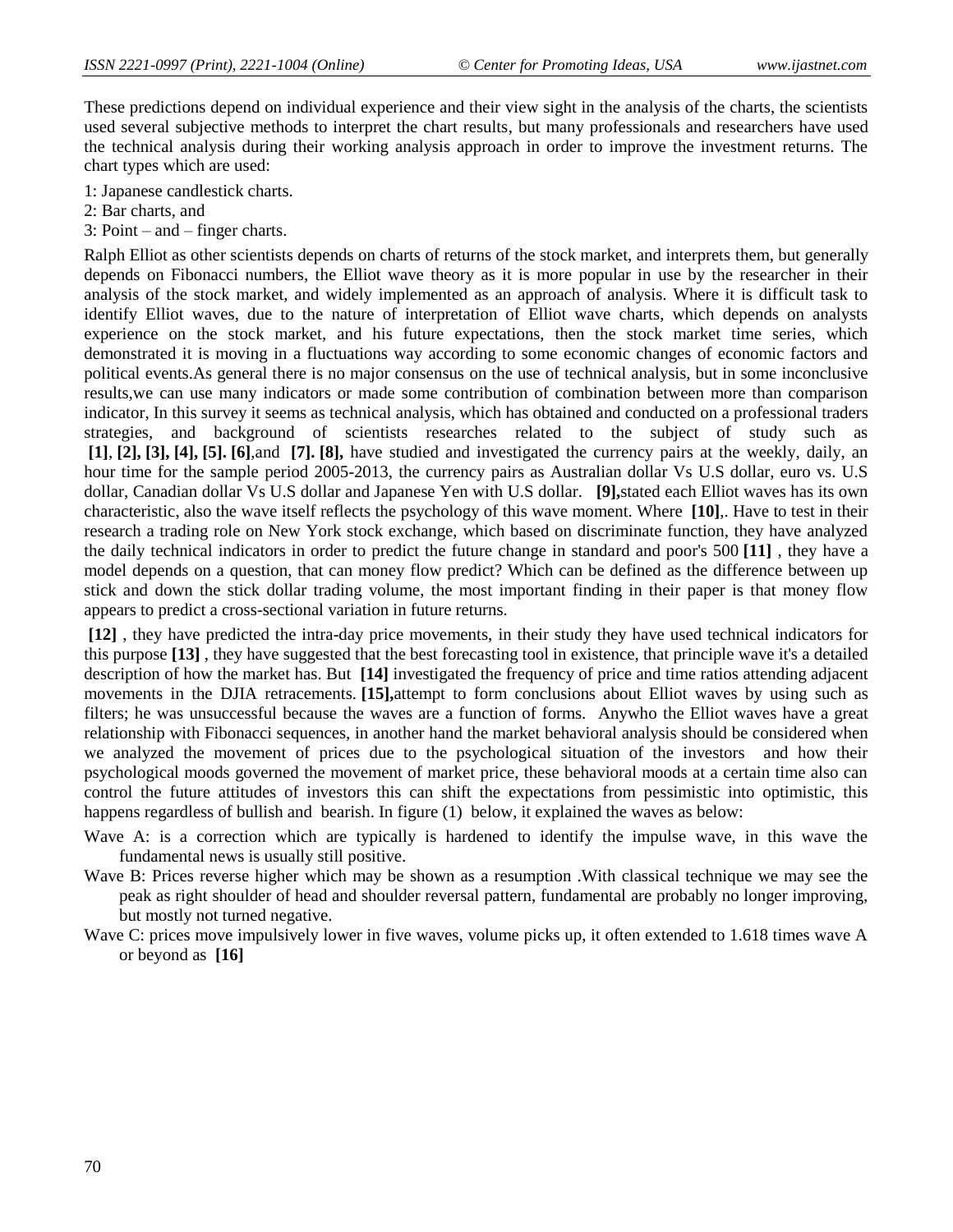

**Figure (1): Nested Waves. Elliott-Wave "map" of the market**

Gorman, W. and Kennedy, J. (2013).Visual Guide to Elliott Wave Trading. Bloomberg financial.

In this paper Elliot waves which gives an idea about the trend direction and the reversal of trend prices if combined with Fibonacci waves in order to have good knowledge about the market behavioral, also to predict the future prices of market, **[12]**, studying the intra-day price movement, through the adaptive use of technical indicators, and they have designed a system, through this system we can select the best technical indicators which can by choose best combination of the parameters values, the results of their system let us have the best prediction on the direction of market movement with hitting rate of 10 ticks ahead **[10],**

they have studied the trading rules for the New York stock exchange based on discrimination function, they used daily index data to predict future changes through "Standard and Poor's 500 index", the results of the study determined the extent, also they decided that the indicator reflects the market participants ,and they have applied the difference of means between the groups in their data, and computed Vs F -test results **[17]**, they have proposed SB- tree represents the performance of financial time series dimensionality reduction. Were introduce a novel as **[18]** transforming technique called pier-wise aggregate approximation (PAA), by segmenting the sequence into equal – length sections, this technique which they have used for time series dimensionality reduction. AS **[19]**, the Elliot waves, each one wave holds the individual reaction of participants in the stock market, and it has been present the time and reflects the psychology of the moment. Where **[20]**, classified Elliot waves gradually runs from smallest to the largest part of Eliot waves, in this process, they fund a scale and separate mono waves Marking, they are a completed pattern according to particular ratios.

**[21]**, he used in his study for data analysis a different technique tool, he found that using this procedure can make predictions of the following of the stock market index. And he depends on the proficiency of the tool which used in his analysis. studied data from Elliot **[22]** ,wave theory and Neuro-Fuzzy system, to predict the stock market direction. The results of analyses which based on stock historical data historical data to compute new predictors, which aimed to deal with the treat with sell or buy at the market moment. This paper is organized and prepared for the subject into six sections, where section one included the introduction. Were section two included hypothesis of study and the brief notes of Amman Stock Exchange, And section three contains the theoretical approach, which describes the theory of Fibonacci numbers and sequences, and then Eliot wave theory, Section for included data and methodology of analysis, section fife represents the empirical results of the analysis, was section six present the concluded remarks of the paper.

### *Section Two: literature review:*

### **2 -1: Brief notes on Amman Stock Exchange:**

This part of the paper depends on the annual report of the ASE.the value of trading in the secondary market mounted to J.D 505 million in 2015 where J.D 2347 million in 2014 **[23],**when compared the increases ratio is 49.3%. In the secondary market, the traded of stock made up 97.5% of total trading value.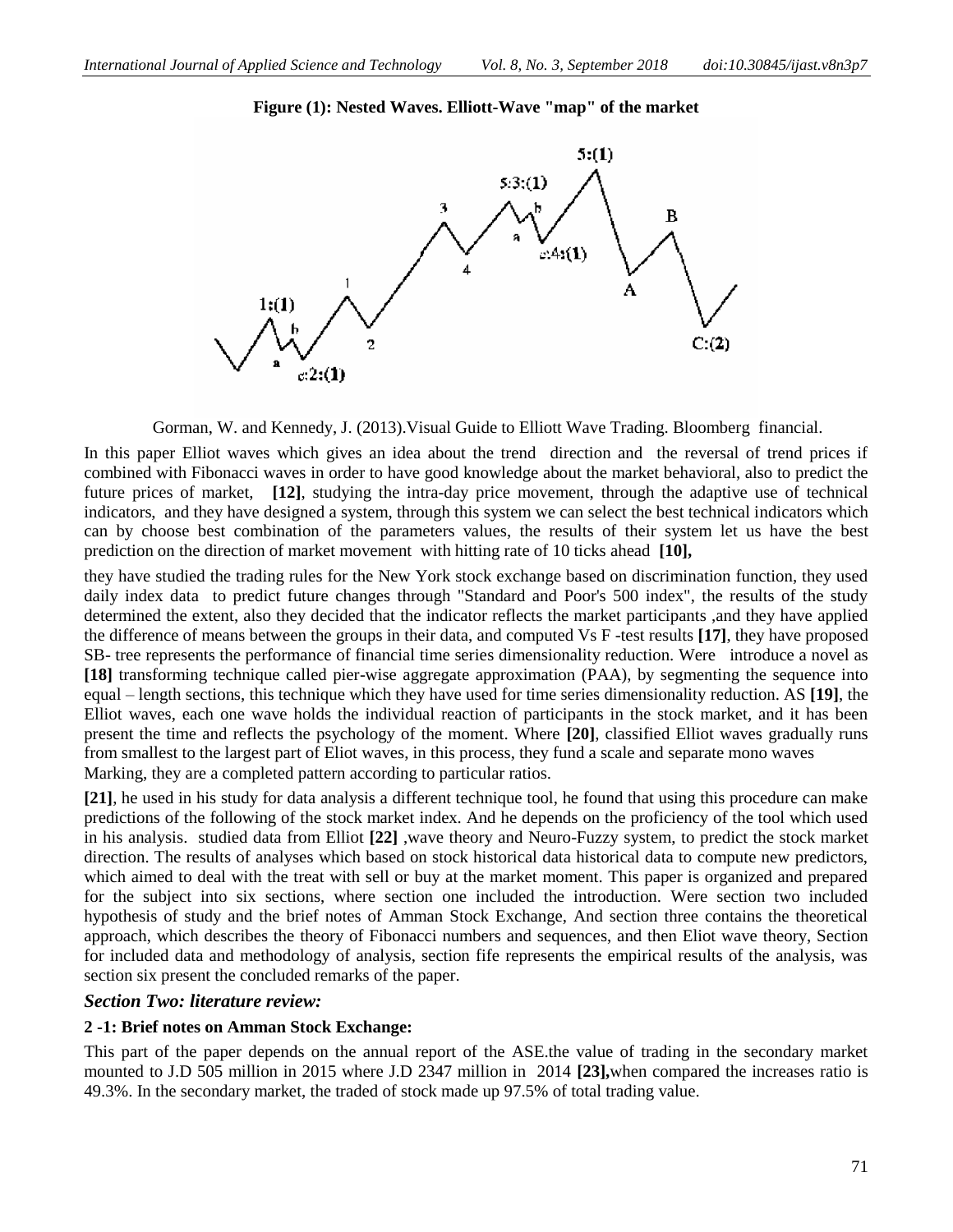The financial sector ranked first according to the scrotal distribution of trading value , and the services sector becomes the second, followed by the industrial sector, the figure (2) shows that the trading value ratio of real estate, the ratio of banks, financial services, finally the commercial services, and transportation, made up 36.3%, 21.1%, 10.2% and 9.1%.

**Figure (2): The ASE Trading Value by Sectors, 2015.**



Central Bank of Jordan; annual report 2016.

The daily trading value during 2015 increased, reaching J.D 13.9 million against 2014 with J.D 9.1 million, the increasing ratio of 52.6%. Where market capitalization is weighted the index of prices off free float shares, also the analysis shows an improvement in the early 2015 period by 0.2%, and finally closed with decreased of 1.3% in the end period of the year 2015.

#### **Figure (3):**





Amman Stock Exchange; annual report 2016&Society of Jordanian banks annual report 2016.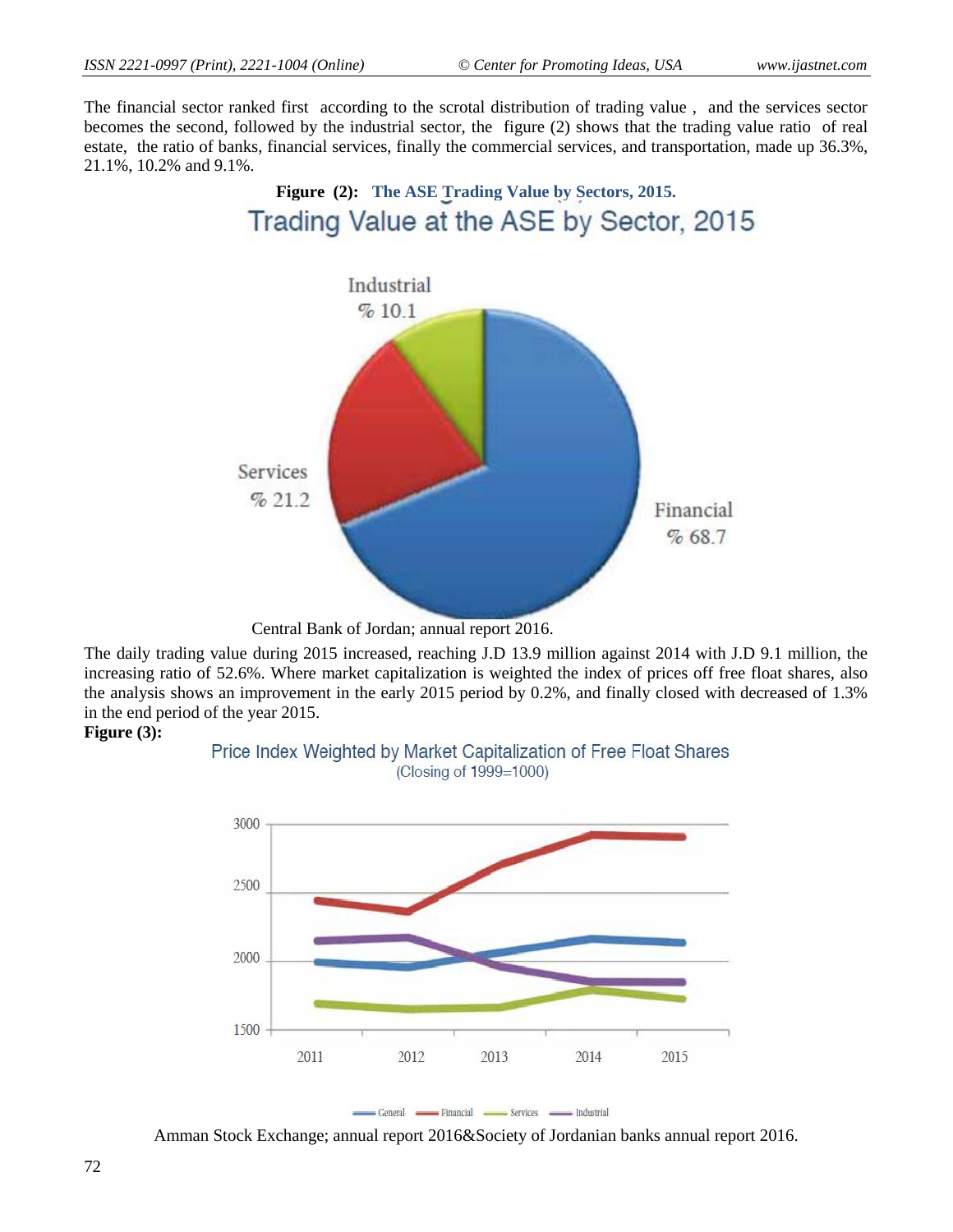The indices according to market indicate that the first market scored 1107 points, marking a decrease of 0.1% against 2014, where the second market index reached 1o65 points with a decrease of 7.1%, while the third market closed at 1458 points.





Amman Stock Exchange; annual report 2016.

According to results of these motions in share prices, the market capitalization decreased of listed companies in ASE by 0.5% in 2015 representing 70.7% of the GDP.

| Year | <b>Financial sector</b> | <b>Services</b> | <b>Industry</b> | <b>Total</b> |
|------|-------------------------|-----------------|-----------------|--------------|
| 2011 | 9847                    | 3481            | 5944            | 19273        |
| 2012 | 9584                    | 3398            | 6159            | 19142        |
| 2013 | 10562                   | 3276            | 4395            | 18233        |
| 2014 | 11001                   | 3389            | 3693            | 18083        |
| 2015 | 110032                  | 3199            | 3654            | 17985        |

**Table (1): Market capitalization of ASE, by J.D million**

 **Source: Amman Stock Exchange annual report, 2016**.

The total trade value of bond increased by J.D 0.85 million in 2015, the right issues market traded value reached the amount to J.D 114.3 thousand, and the (SDC) showed that the value of money transfer, and the government treasury bonds, may list issues amounted by J.D 3597 million during 2015.

**Figure (5): price indices of ASE (2012 – 2015).**

**Price Indices by Market** (Closing of  $2012 = 1000$ )



The central bank of Jordan; annual report 2013, and 2016.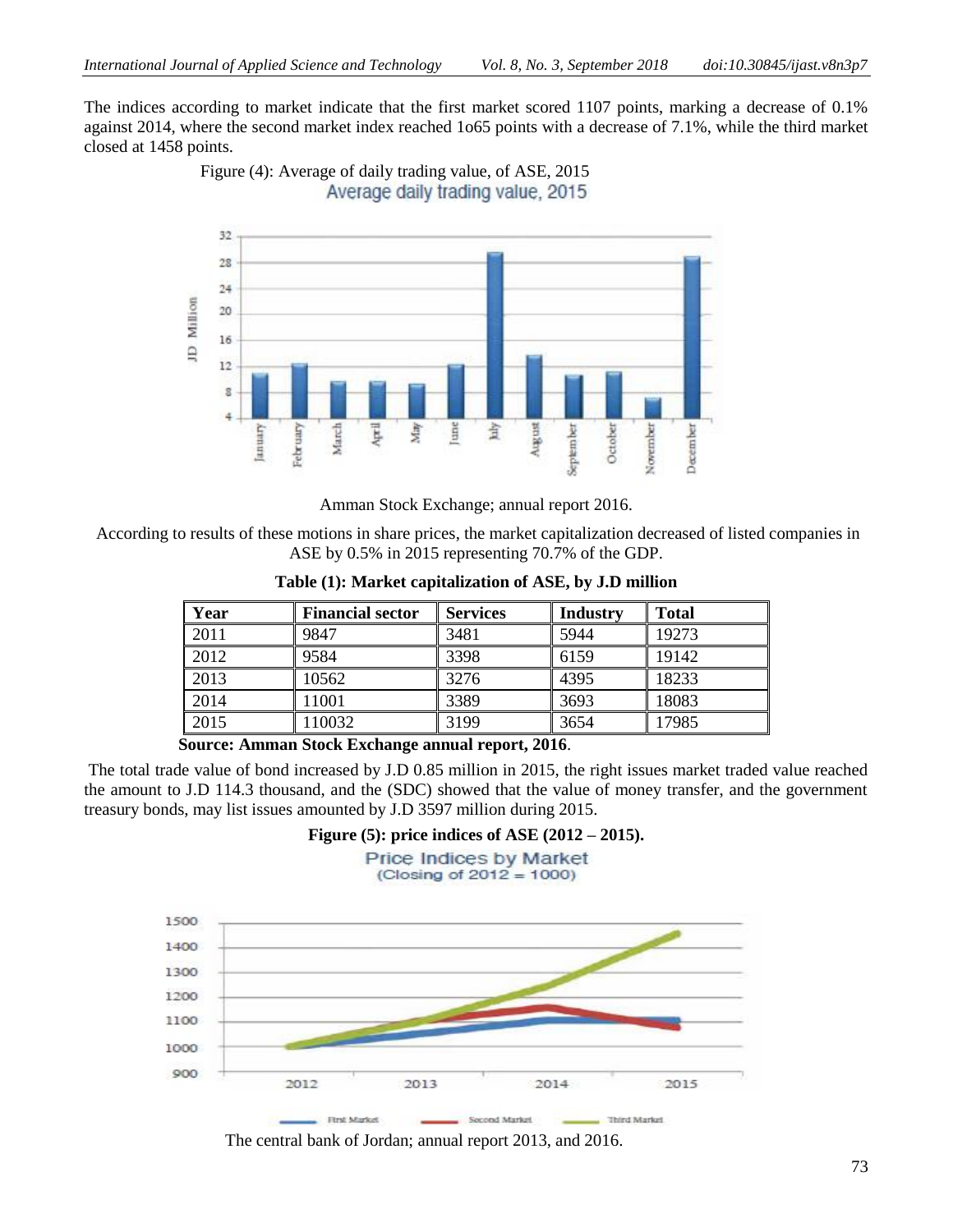#### **Section Three: theoretical approach**:

### **3 - 1: Fibonacci numbers and Elliot wave theory:**

Fibonacci (1175 – 1240) has been constructed to new financial science after his return from a trip to Egypt 1202, where his back to Italy he published a treatise on arithmetic and algebra. In this treaty, he introduces for the first time to Europe the numerical Arabic numbers which used up to now, due to his contact with Greek and Arabic civilization and culture. He believes that Grecians built Parthenon, and Egyptian built the Pyramids, also this ratio adapted in fields of science such as music theories, Arts, and biology If you assigned Fibonacci numbers as ( $\{n\}$ :<br>*f* 0 = 0,  $f$  1 = 1, *thenfn* + 1 =  $fn \{n - 1\} + fn \quad n \ge 1$ ........(1)

$$
f
$$
 0 = 0,  $f$  1 = 1, then  $fn + 1 = fn \{n-1\} + fn \quad n \ge 1$ ........(1)

The induction often (n) will prove as for if we suppose that:

*X n fn fn* 1 2 ……………….(2)

The Binet formula of n-th term of Fibonacci as:

$$
Fn = \frac{1}{\sqrt{5}} \left( 1 + \frac{\sqrt{5}}{2} \right) n - \left( 1 - \frac{\sqrt{5}}{2} \right) n \dots (3)
$$

As a result of Binet formula:

$$
\theta = \left(1 + \sqrt{5}\right) \text{ and } 1 - \theta = \left(1 + \frac{\sqrt{5}}{2}\right) \dots \dots \dots \dots (4)
$$

Forward as a result of Binet formula:

 *n n* 1 5 fn …………………..(5)

Fibonacci ratio is mathematical formulas expressed as ratio, the ratio is stated as: 0%, 23.6%, 38, 2%, 50%, 61.8% and 100%. The stock market, so they used them to determine the critical values which cause on an asset Fibonacci golden ratio is 61.8%, but we can calculate other ratios such as  $\frac{1}{78}$ . 6% =  $\frac{1}{1+\sqrt{5}}$ /2 $\frac{1}{20}$ .5 ~ 0.786151.

The result, due subtracting confirmed 0.214, the ratios play an important role in the prices to reverse, as the behavior prior trend is likely to reduce and retracted to one of the ratios. The Fibonacci ratios can be used often with other technical analysis as RSI, moving average and others, the Fibonacci ratios predict in the stock market, future and commodities, these are can be traded using the Fibonacci retracement of a trend. The idea of traded off a trend depends on retracement of the Fibonacci support level and Fibonacci resistance level in trend.



#### **Figure (6): Fibonacci price retracement and price extensions with a candlestick.**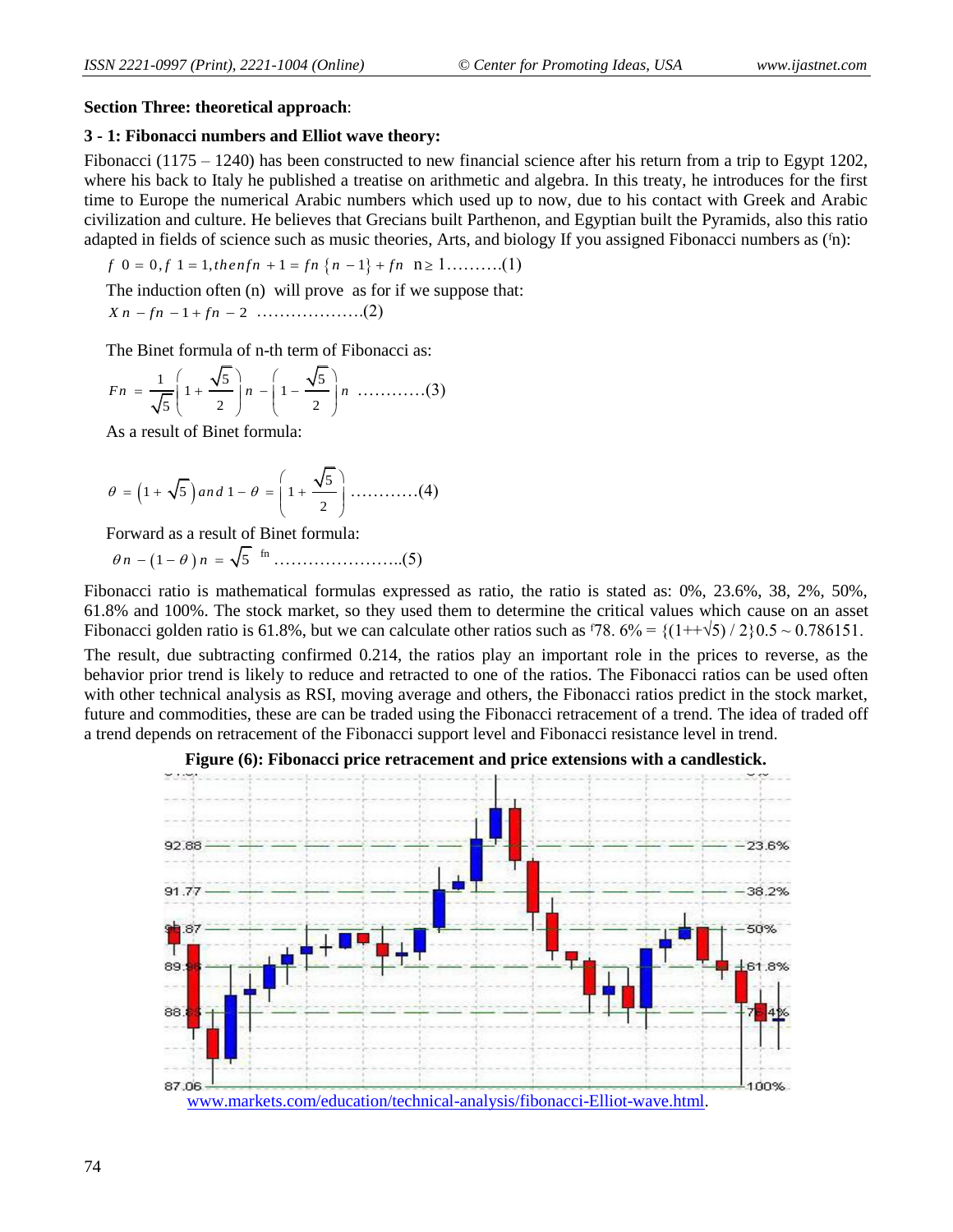### **3 - 2: Fibonacci fan:**

Due to peak, which drowns between the extreme points, the vertical line draws among the interval of the 2nd point, intersecting with the trend line at Fibonacci ratios as, 38.2%, 50%, and 61.8%. On the other hand, the two extreme points should be determined in order to specify the length interval according to Fibonacci numbers, also, it is important to determine the zone of the expansion of the Fibonacci which is similar to Fibonacci retracement, and determined in the third wave, The rules to perfect Fibonacci chart plotting:

A- Identifying the high and low relative prices on the historical chart.

- B- Plot the Fibonacci retracements levels: the low level is zero %, and the highest level point represents 100%. Between the two extreme points, we can plot below and above the high and low level the significant Fibonacci percentage of 38.2%,50%, and 61.8% ratio.
- C- In this plot, we should observe the historical behavior of stocks, which is necessary to demonstrate the support and resistance levels.
- D- It is important to forecast the future movement, Fibonacci retracements will vary from the stock market to other ones, also may be a function of trading character; this depends on the accurate interpretation of previous price movement.
- E- We should have the confirmation when we used in conjunction with other techniques tools which has been identified where the support and resistance levels are available the levels.

#### **3 – 3: Fibonacci Q-matrix:**

The scientists and mathematicians saw that the popular method for studying the Fibonacci sequence is called Fibonacci Q-matrix which can be expressed as:

$$
Q = \begin{pmatrix} 1 & 1 \\ 1 & 0 \end{pmatrix}, \text{ then } Qn = \begin{pmatrix} fn+1 & fn \\ fn & fn-1 \end{pmatrix} \dots \dots \dots \dots \dots \dots \tag{6}
$$

Where:  $f_1=1$ ,  $f_0=0$ , thus  $f_{n+1} = f_1 + f_{n-1}$ . The famous formula of Fibonacci can be as follows:

$$
fn + 1 - fn - 1 - fn - 2 = (-1)n
$$
 (7)

Robert Simon expressed this formula according to the Fibonacci sequence considered as the basis for the well – known geometrical paradox. Charles King has originated in his thesis the phrase Q- matrix, and the **[24],**said that the idea caught from the Q- matrix phase of Fibonacci on like wildfire among Fibonacci enthusiasts. The Fibonacci matrix seems to appear as a form of which designed by Joel Brenner, the n-th power matrix is:

$$
\begin{pmatrix} Un+1 & Un \\ Un & Un-1 \end{pmatrix} \dots \dots \dots \dots \dots (8)
$$

Where: Un: represents Fibonacci numbers, the n-th power of:

$$
\begin{pmatrix}\nUn+1 & -ab \,Un \\
Un & -ab \,Un-1\n\end{pmatrix}
$$
............(9)

Where:  $U_n = (a_n - b_n) / (a-b)$ , this so-called Lucas number, according to these facts we can deduce the general theory of the Fibonacci sequence, the sequence:

*Un = ab Un -* 1 + .... + *ab Un - b* ..........(10)

We can have the properties of a matrix which has a dimension b, which can generalize the matrices, many authors pointed out that several relationships between the Fibonacci sequence compared to the sequences of polynomial

numbers by manipulates of two –by two matrices.  
\n
$$
B = \begin{pmatrix} 1 & b \\ 1 & 0 \end{pmatrix}, then B n = \begin{pmatrix} fhb & bfn - 1b \\ fn - 1b & bfn - 2 \end{pmatrix} \dots (11)
$$

Therefore the explicitly of Fibonacci polynomials is :

$$
fn(X) = \sum {n-k \choose k} X^{k}
$$
, where 0\le k \le n/2........(12)

We can conclude as: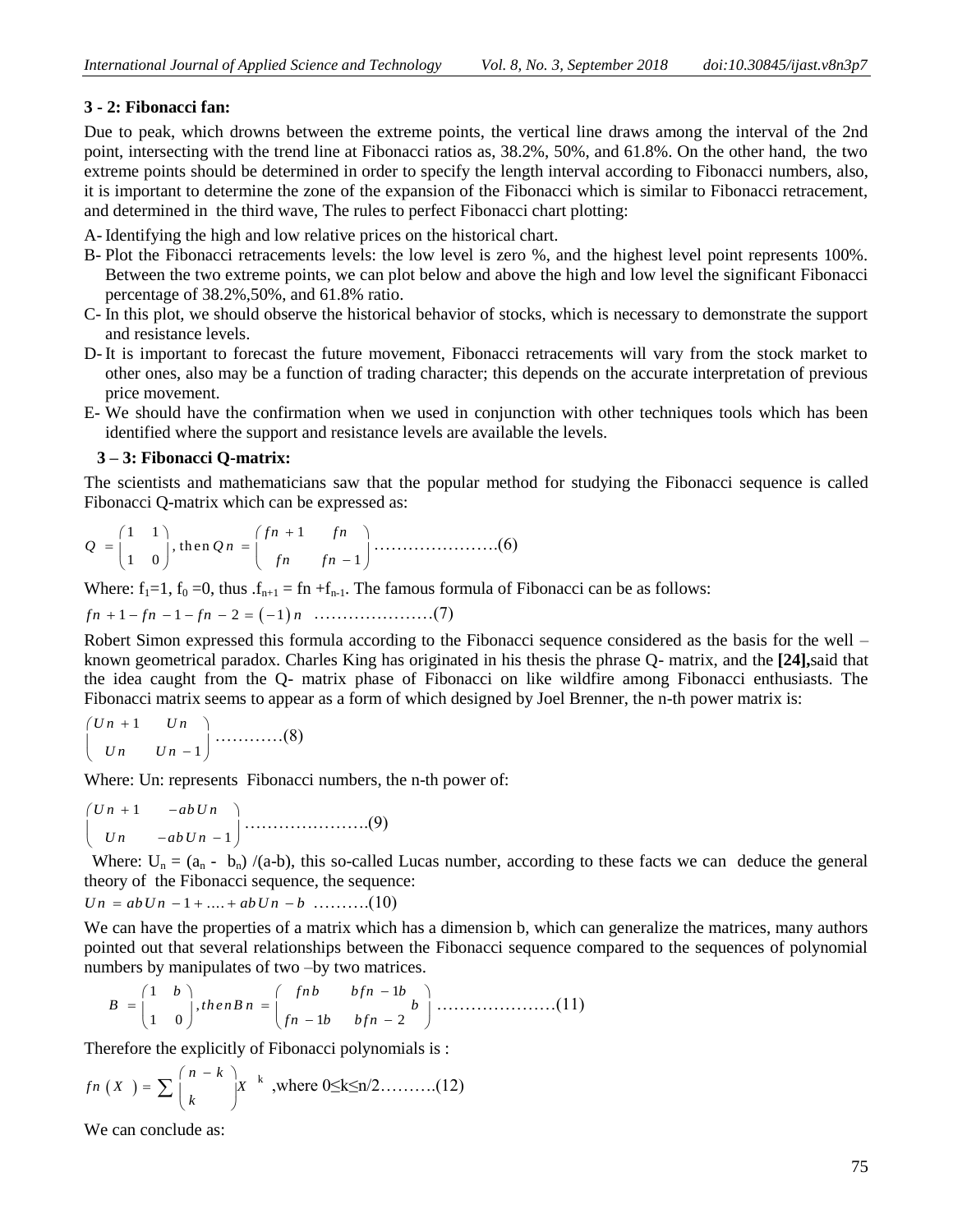$Hn = qnT - 1 \square B nT$  ..........(13)  $3 - 4$ : Elliot waves:

 $Hn = qnT - 1 \Box B nT$ <br>  $3-4$ : Elliot wave theory i<br>
Elliot wave theory is<br>
the movement of the prices, which influes<br>
nature of the stock<br>
characteristic of wa<br>
view of Elliot wave<br>
view of Elliot wave<br>
Where the princi<br>
This Elliot wave theory is introduced by Ralph Wilson, Elliot, which inspired by the Dow theory, Elliot observed that the movement of the stock market prices could be predicted by a repetitive pattern of waves of stock market prices, which influenced by identifiable series of waves. Through these series of waves, we can observe the fractal nature of the stock market action and analyze the stock market depth, therefore we able to describe the characteristic of wave pattern, and then detailed market prediction based on these wave patterns. The graphical view of Elliot wave is depicted in figure (7).

#### **Figure (7): Elliot wave cycle**



Where the principle of market trend can be depicted as the following figure (8):



This figure was retrieved from http://www.bigtrends.com/trading-education/basics-of-elliott-wave/

The market trends in Elliot wave theory depends on the markets move in the trend, the movement with a trend is called impulse and the movements against the trend are called correction, finally these trends are eventually changed, also depends on their time frame, and they are advanced in 5 waves, and retracted in 3 waves, these of movement can be as large –degree uptrend shown in figure (9).



A major Elliott wave pattern. And the larger – degree downtrend as below in the figure (10).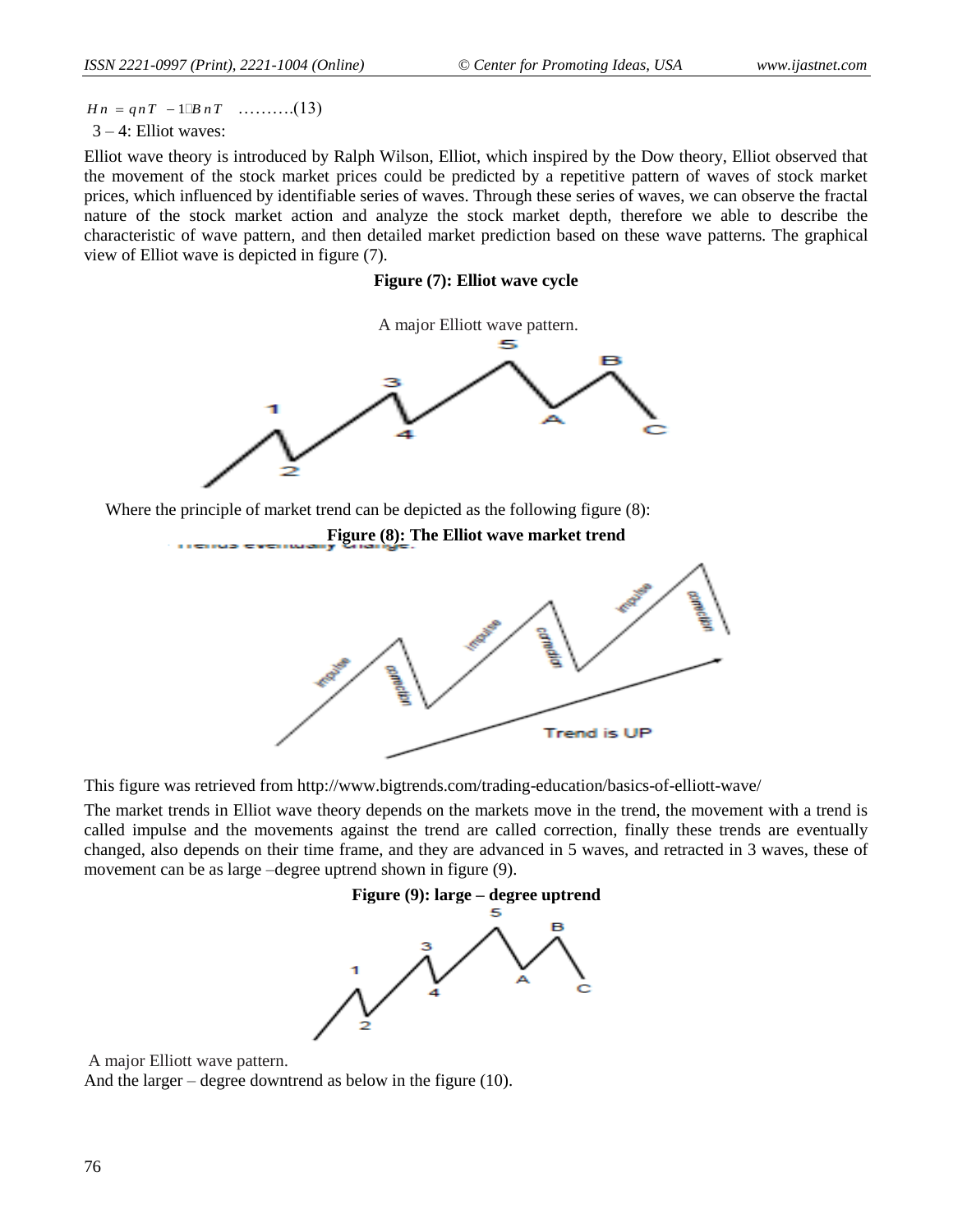

A major Elliott wave pattern.

These trend structures are repeated and connected to another, they appear as a figure (11):

**Figure (11): trend structures**



The fractal nature of the Elliott wave pattern. I.e. each Elliott wave pattern consists of smaller Elliott wave patterns. This figure was retrieved from http://www.bigtrends.com/trading-education/basics-of-elliott-wave/ Therefore the five wave pattern –dominate trend as the trend structure above and move upward and downward as above figure.

- Wave 1: it is an impulse and inception; the fundamental news when this wave begins in the stock market is almost negative, where the implied volatility is high, and stock prices rise. Is subdivided into smaller waves slow and steady, the trend appears can be sharp and decisive.
- Wave 2: the movement of wave 1 is corrected by wave 2 the fundamental news of stock market still bad, and the prices are low, bearish sentiment quickly builds, and during wave 2 volume is lower than wave one, and the prices do not retrace more than Fibonacci ratio 61.8%, and some positive signs appear. Wave 2 is subdivided into 3 smaller waves they appear in sharp shape and deep. In this wave, the trends are still convinced, and it never reacts more than 100% of wave 1.
- Wave 3: in wave 2 the prices should fall than it in wave 3, enhance wave three is a powerful wave in a trend. The news of market is good and positive signs are giving a chance for the market to rise, earnings estimates, the corrections are shallow due to quickly rises in prices, wave 3 extends wave by ratio 1.618:1, is subdivided into 5 smaller waves, these waves occur in high volume, and never become the shortest impulse wave.
- Wave 4: It retraces nearby but less than 38.2% of wave three (Fibonacci relationships) the traded value of wave 4 is less than value 3, due to lack progress in the trend wave 4 still frustrating, this a good place to buy, it has a complex moves and is subdivided into 3 smaller waves.
- Wave 5: the news still positive, and everyone is bullish, the volume is less than wave 3, the momentum indicators show divergences, where the indicator is reaching new peaks, also is subdivided into 5 smaller waves, and in distributed phase, wave 5 usually displays a weakness of the trendy prices.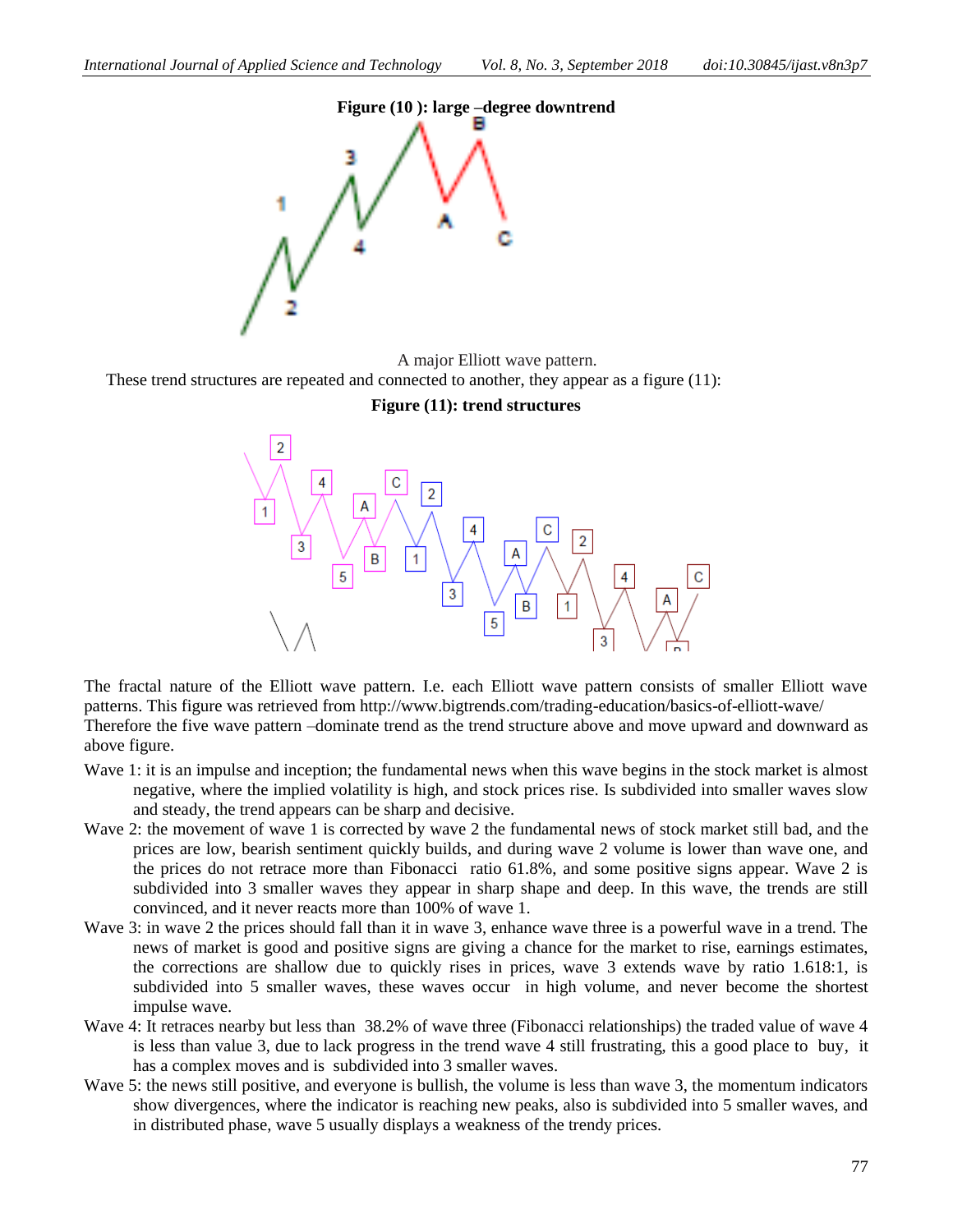The three wave patterns: corrective trends:

Wave A: The fundamental news still positive and it has increased volume, where the implied volatility is raised in options markets and possibly higher in future markets.

Wave B: we can note that a resumption of large-gone, due to the prices reverse. The volume should be lower than the volume of wave A ,but mostly have not yet a negative trend.

Wave c: it's typically large as wave A, or beyond, the price moves lower in five ways.

The common ratio is used to determine price retrace, and price extensions during the trend which can see in figure (12)



The fractal nature of the Elliott wave pattern. I.e. each Elliott wave pattern consists of smaller Elliott wave patterns. This figure was retrieved from http://www.bigtrends.com/trading-education/basics-of-elliott-wave/

The corrections of movements as a common retrace ratio:

- Wave 2:  $-0.616$ , 0.786. And wave 4 is  $-0.382$ , 0.50, in wave 4 trend is pass toward a shallower retrace and will often support at 0.382 levels of wave 3.
- Wave B: they usually constant, and changes in its movement in length more than  $-0.50$ , 0.618, 1.09, 1.2. Where the correction generally has a zigzag behavior consists of three smaller waves.

### **3- 5: The relation between time series and Elliott waves:**

The time series of a stock market present with several fluctuate price movements, in both directions upward and downward; these appear as a structure wave like an algorithm. Enhance as analysis results of fluctuated price movements of stock market time series, there is a disturbance (noise), sometimes it is quite, others are high level. But it is too important to the trader to have an early identified it is forming of waves and its expected movements to decide their position in buying or selling in their trading position in the stock market. This early identification can be used an algorithm identification process. Many authors in recent papers studied and used algorithm method in their papers, such as **[25]** , **[26]**, and **[27]**in this context we explain the Fu, 2007 method without application, because our mission is Fibonacci and Elliott waves.

### **3 – 6: The algorithm identification process reduction process:**

- 1: The first iteration can be included first and last end point of S, which indicates to time series as ( s1,s2,….sn). The first leap of S1; has two segments s1p1, s2pn.then it will be recorded.
- 2: The second step: is as a result of step 1 of each segment, the retrieval is considered, then we can connect from the peak-to-peak and from bottom-to-bottom.
- 3: All perceptually important points retrieval, which considered can be recorded.
- 4: In this point, the threshold is used to determine the trading period point.

When we matched the time series and the pattern templates, we can through this method identifying the existing of Elliot waves. This method proposed by **[28]**. In their method the amplitude-distance between two points can be performed as follows: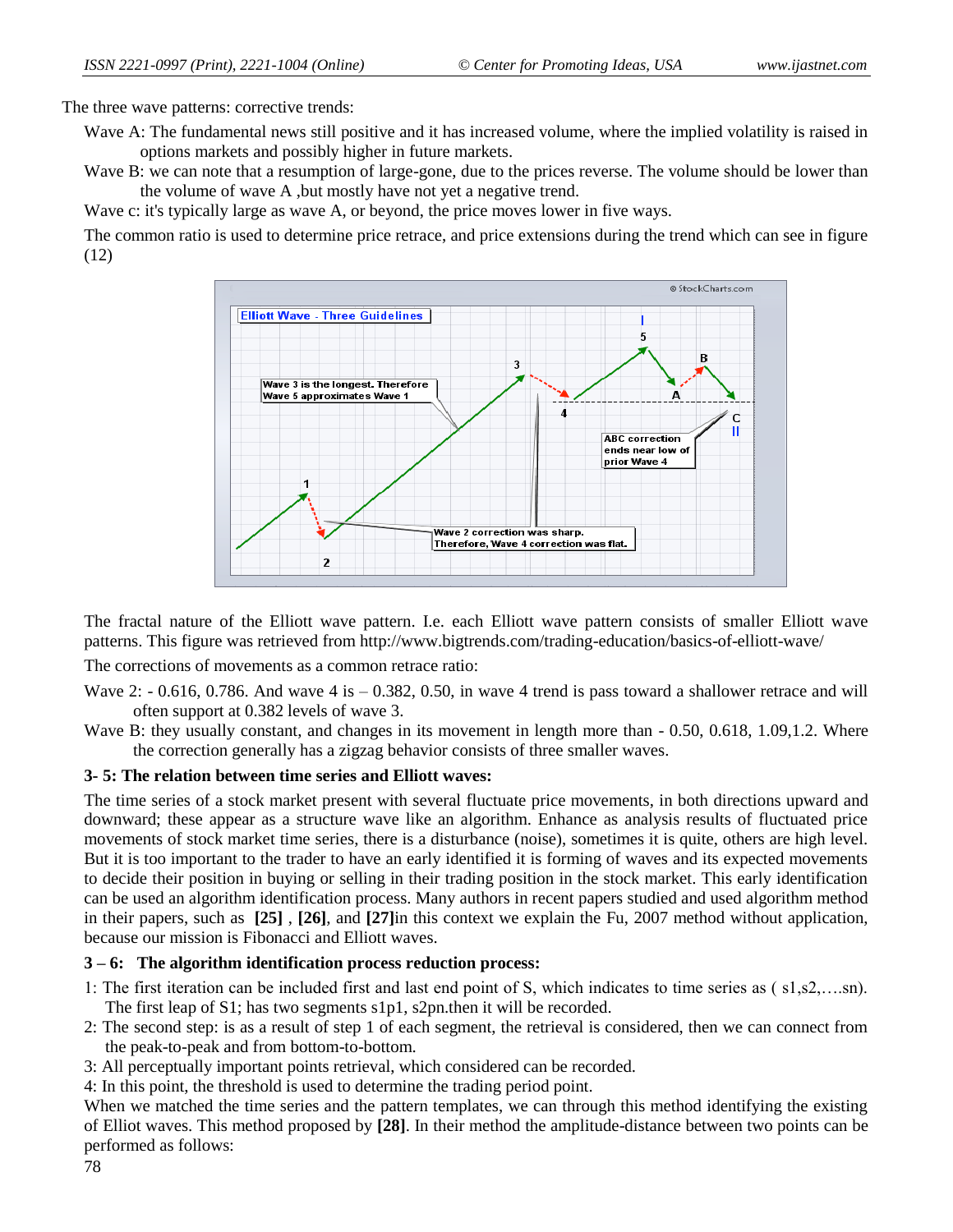*DA* (*SpA*,*CP*) = 
$$
\sqrt{1/n} \sum (SpA - CA)^{-2}
$$
............(14)

Where: (A, C) indicates to points in time series and templates SpA, CPA; are considered as (PIPS) in P. This preferred to be considered as a horizontal distortion of pattern against templates. The temporal distance can be

performed as (TD) in[28] method:  
*TD* (*SptA*,*CP*) = 
$$
\sqrt{1/n} \sum
$$
 (SptA – CtA) <sup>2</sup>.............(15)

The SptA and CtA represent the time coordinate of the sequence points. Other models and mathematical calculations studied the stock market prices movements such as Black – Litter man who studied the active portfolios with E-views. This method of Black – Litter man is the optimized approach used to obtain diversification portfolios, resembling portfolios, and real market participants. The vector implied excess equilibrium returns are derived from already available information applying the following equation:

$$
\pi = \Omega \sum W m k t \dots (16)
$$

Where:  $\Pi$  – the Implied Excess Equilibrium Return Vector (N x 1 column vector);

 $\Omega$ – the risk aversion coefficient;  $\Sigma$ – the covariance matrix of excess returns (N x N matrix);

and wmkt – the market capitalization weight  $(N \times 1)$  column vector) of the assets;

Black-Litter man model assumes K represents the number of views and N demonstrates the number of assets. Some rearrangement of the previous formula by substitution μ which characterizes any vector of excess. The important condition is if  $\mu$  does not equal  $\Pi$ , w will not equal wmkt. The risk aversion coefficient in the reverse optimization process acts as scaling factor for the reverse optimization estimate of excess return and is calculated as follows :

$$
\lambda = \frac{E(\mathbf{r} - \mathbf{r}\mathbf{f})}{\sigma^2} = \frac{risk\, \mathbf{r} \mathbf{r} \mathbf{m} \mathbf{u} \mathbf{r} \mathbf{m}}{\text{var} \mathbf{i} \mathbf{a} \mathbf{n} \mathbf{c} \mathbf{e}} \dots \dots \dots \dots \dots \dots \dots \dots \tag{17}
$$

This scaling factor characterizes the expected risk-return trade-off and is the rate at which more return is required for more risk. The Goetzmann, Brown approach is based on simulation of trading strategy, which generally shifts from long stocks to short stocks. When we compare with Cowles who used 50 to 50 portfolio mixtures of Dow Industrials and Dow Railroads, the S & P index was used as the basis. Short-term commercial paper rates represent the alternative investment. The results showed that Hamilton's portfolio as overall indistinguishable from average return holding S&P all-stock portfolio. **[29]** have adapted by back propagation a neural network of two stages which designed in order to recognize the selected Elliott waves pattern. The purpose of the adaptation is to the accurate information about the quality and behavior of wave pattern, then to evaluate this pattern with consensus method. The second stage of their adaptation is to made evaluation of prediction of trend component, which in essence give us assigned that the neural network can explain and described the time series of prices or returns in stock market data set with respect of corrective or impulse direction, depends on a rule-based of knowledge system, diagram (13) shows this two stages.



**Figure (13): two stage of Neural network of Elliott waves recognition** 

Source adapted from Volna, Kotyrba and Jarusek 2013.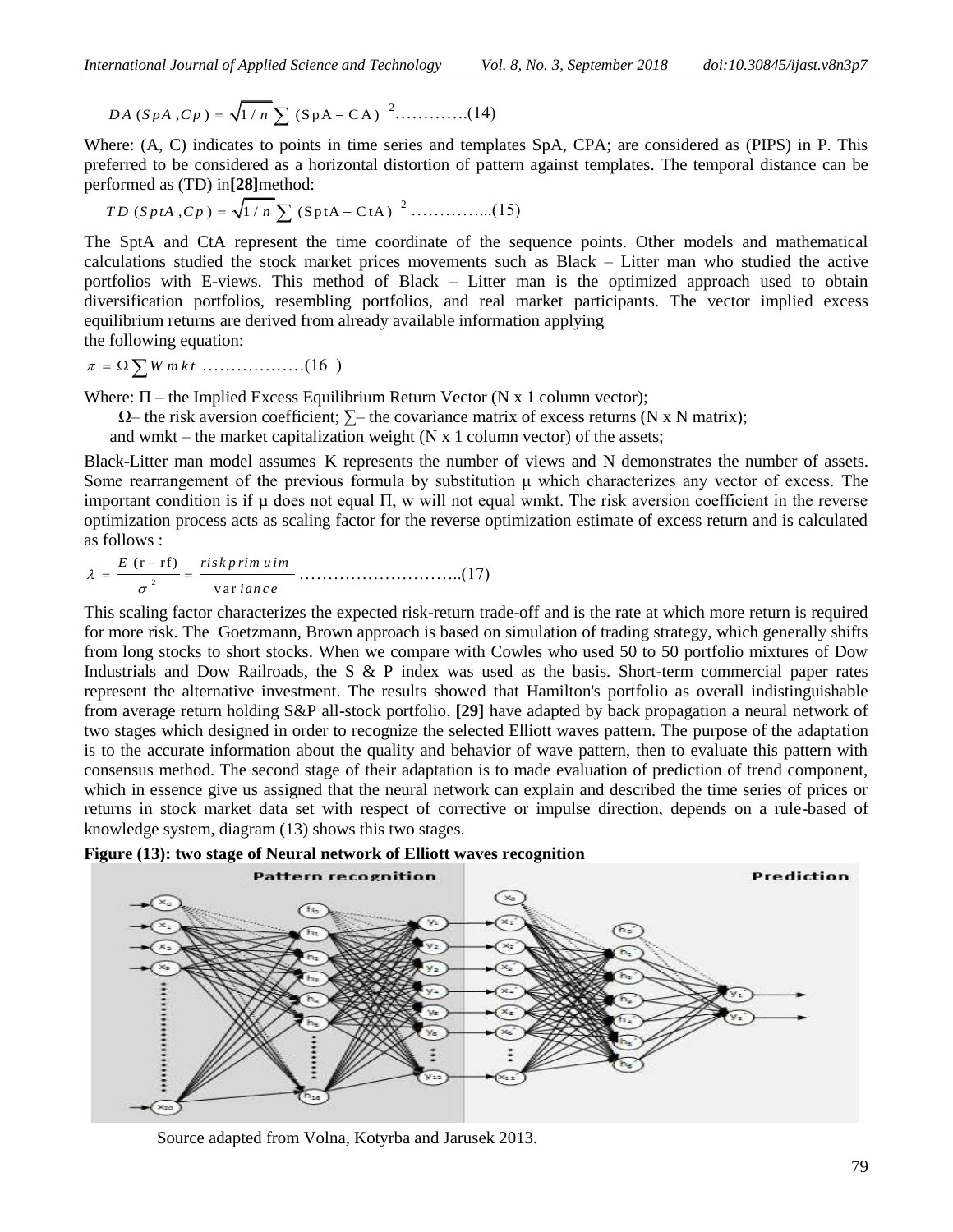## **Section Four: Data and Methodology:**

The data that will be used in this paper analysis is daily price data on Amman stock exchange from January 2011 – to 31st of December 2015, by the index of daily trades in the stock market. Where the methodology of the paper as follows:

- 1: The impulse waves: we should begin with the first step to draw the graph of data stock prices of the daily trade index, then we can identify the impulse waves that occurred in each year, also the corrective waves, then we can be decided the highest of the first wave, finally we should calculate the final price which is equal the higher of the impulse wave from  $+(1.618 \text{ x})$ .
- 2: as point 1 we indicate the lowest points of a corrective wave, the final calculation should be demonstrated as the difference between the lowest and the highest point of the first wave of the corrective, the final price should be as  $- (1.618x)$ .

The human behavior is embedded and reflected in the movements of stock market prices, therefore the best achieved by considering as currents, and must always endeavor to take step back and try to not interfere or separate ourselves from the crowd, the advice for the analyst who uses Elliot waves can be expressed as: You should accept when your analysis is wrong, also you should use Fibonacci in conjunction with your Elliot wave analysis, after that you can have your decision and your plan. The support level used when the market is trading up, where the resistance level used when the market is trading down. These are according to the recent significant swing highs and swing lows.

Section five: Empirical results analysis by impulse and corrective waves and charts.

5 – 1 : Empirical Results of analysis:

**Table (2): The impulse waves of ASE daily stock price prediction**

| No.            | Lowest of | of<br><b>Highest</b> | <b>Multiplied</b> | Predicted | <b>Actual</b> | Percent |
|----------------|-----------|----------------------|-------------------|-----------|---------------|---------|
|                | 1st wave  | 1st wave             | by 1.618          | price     | prices        | errors  |
|                | 316.81    | 136.53               | 220.9055          | 648.533   | 597.564       | 0.0785  |
|                | 543.26    | 78.41                | 126.8673          | 583.126   | 564.613       | 0.0317  |
|                | 618.39    | 95.63                | 154.7293          | 743.262   | 716.387       | 0.0362  |
| $\overline{4}$ | 826.14    | 127.43               | 206.1817          | 998.154   | 907.544       | 0.09078 |
|                | 953.21    | 81.79                | 132.3362          | 1182.785  | 1087.65       | 0.08043 |

Average geometric mean: 6.72%, Mean = 0.063522.

Calculated: by author according to statistics of ASE daily prices – central bank monthly report for the years(2011- 2015).

Calculated by formula as.  $G = \sqrt[n]{\frac{100\pi (P1 - P)}{n}}$ *P*  $=\sqrt[n]{\frac{100\pi (P1-P)}{n}}$ , the values are calculated by the author.

Where: N, is a number of waves will be count one is impulse and one for corrective waves, P: is the highest price for each impulse and the lowest price for the corrective wave. Is predicted prices. These results of table (2) show the impulse waves of Elliot waves for a daily price index of Amman stock exchange (ASE) during the period 2011 – 2015, we have in this table start by impulse wave, we see that wave 1 increased per time, and vary at time in the lowest of 1st wave and the highest of 1st wave per time where the geometric mean is 6.27%. Table (3) contains the results of the corrective wave.

| N <sub>0</sub> | Lowest<br>1st wave | of    Highest of    Multiplied<br>1st wave | by 1.618 | <b>Predicted</b><br>price | <b>Actual</b><br>prices | <b>Percent</b><br>errors |
|----------------|--------------------|--------------------------------------------|----------|---------------------------|-------------------------|--------------------------|
|                | 479.62             | 362.15                                     | 585.9587 | 389.16                    | 354.654                 | 0.0887                   |
|                | 618.29             | 522.41                                     | 845.2593 | 438.72                    | 389.721                 | 0.1169                   |
|                | 734.65             | 679.18                                     | 1098.913 | 409.19                    | 382.982                 | 0.0641                   |
|                | 915.40             | 784.26                                     | 1268.933 | 672.33                    | 587.993                 | 0.1254                   |
|                | 1209.17            | 917.13                                     | 1483.916 | 814.05                    | 783.323                 | 0.03777                  |

**Table (3): the corrective wave of ASE daily stock price prediction**

Geometric mean 7.01%. Mean = 0.08657.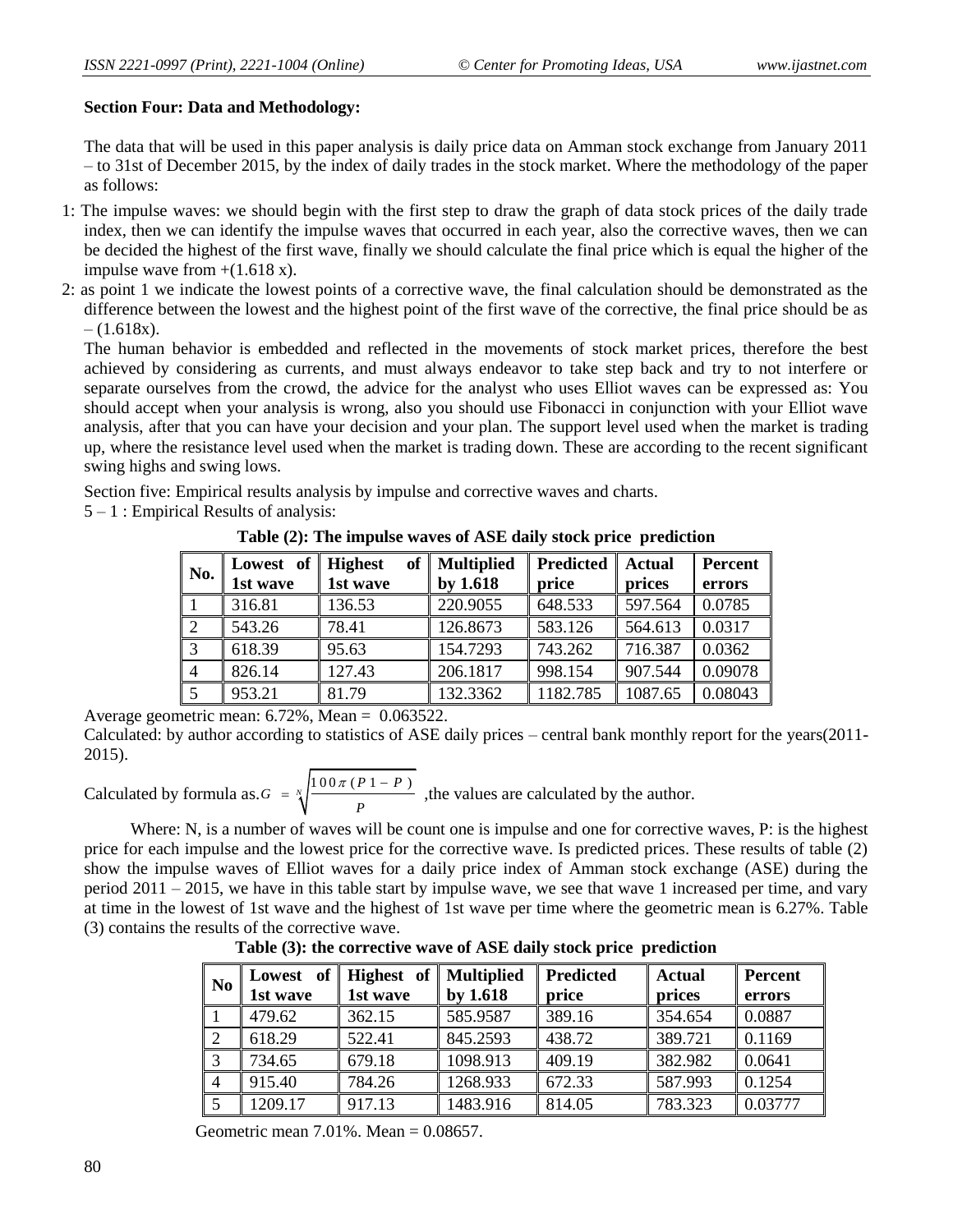Calculated: by author according to statistics of ASE daily prices – central bank monthly report for the years(2011- 2015).

The efficiency test shows that the average geometric mean is less than the rate of accepted errors at 10%, and rejected at the 5% level. The lowest of wave A has increased during the period of study(per time), also between wave 5 and wave A is increased, often the predicted price is shifted upward, the geometric mean is 7.01%, which measured the accuracy in stock price prediction.

| оf<br>Lowest | Highest of |          | <b>Predicted</b> | <b>Actual</b> | <b>Percent</b> |
|--------------|------------|----------|------------------|---------------|----------------|
| 1st wave     | 1st wave   | by 1.618 | price            | prices        | errors         |
| 140.16       | 212.39     | 343.647  | 310.17           | 291.05        | 0.0616         |
| 233.27       | 249.18     | 403.173  | 298.53           | 273.21        | 0.0848         |
| 298.12       | 287.03     | 464.4145 | 361.27           | 345.87        | 0.0426         |
| 360.22       | 346.09     | 559.9736 | 426.39           | 413.67        | 0.0619         |
| 374.38       | 421.45     | 681.9061 | 517.33           | 502.43        | 0.0288         |
|              |            |          | Multiplied       |               |                |

**Table (4): The impulse waves of Financial sector & commercial banks, which are listed in ASE**.

Geometric mean 8.17%. Mean = 0.05594.

Calculated: by author according to statistics of ASE daily prices – central bank monthly report for the years(2011- 2015).

The impulse wave in a table (4) represents the result of Elliot wave which is varied along the period of the study for the financial institutions and commercial banks, which are listed in ASE, the low of wave 1is increased and vary per time, according to the lowest and height of wave 1 we can note that the prediction prices also changed per time, where the ratio of geometric mean is less than 10%, but more than 5%.

**Table (5): The corrective waves of Financial sector & commercial banks, which are listed in ASE.**

| N <sub>0</sub> | <b>Highest</b><br>wave 5 | of Lowest<br>of<br>wave A | Multiplied<br>by 1.618 | <b>Predicted</b><br>price | <b>Actual</b><br>prices | Percent<br>errors |
|----------------|--------------------------|---------------------------|------------------------|---------------------------|-------------------------|-------------------|
|                | 243.16                   | 213.10                    | 344.7958               | 181.27                    | 172.34                  | 0.04926           |
| 2              | 317.02                   | 265.42                    | 429.4496               | 213.56                    | 205.48                  | 0.12212           |
| 3              | 361.54                   | 290.73                    | 548.9717               | 283.66                    | 276.27                  | 0.02605           |
| $\overline{4}$ | 428.22                   | 365.82                    | 591.8967               | 231.73                    | 218.93                  | 0.05523           |
| 5              | 439.74                   | 389.65                    | 630.4537               | 299.86                    | 278.41                  | 0.07153           |

Geometric mean 9.26%. Mean =  $0.064878$ . Calculated: by author according to statistics of ASE daily prices – central bank monthly report for the years(2011-2015).

The corrective waves of Financial sector &commercial banks, which are listed in ASE as the nature of the stock market and the growth of the stock market is varied per time, the low of the wave, the geometric mean is less than the ratio to accept the errors 9.26%, and more than 5%.

| N <sub>0</sub> |          | Lowest of    Highest of    Multiplied |          | <b>Predicted</b> | <b>Actual</b> | Percent |
|----------------|----------|---------------------------------------|----------|------------------|---------------|---------|
|                | 1st wave | 1st wave                              | by 1.618 | price            | prices        | errors  |
|                | 75.81    | 89.66                                 | 145.0699 | 89.73            | 82.15         | 0.08448 |
| 2              | 105.92   | 123.87                                | 200.4217 | 148.65           | 137.34        | 0.07608 |
|                | 117.84   | 156.43                                | 253.1037 | 154.76           | 145.63        | 0.05899 |
|                | 154.53   | 187.11                                | 302.7439 | 172.31           | 171.09        | 0.00709 |
|                | 167.89   | 207.63                                | 335.9453 | 189.93           | 183.25        | 0.03517 |

**Table (6): The impulse waves with Elliot wave of service sector**

Calculated: by author according to statistics of ASE daily prices – central bank monthly report for the years(2011- 2015).

In table (6), the impulse waves have been tested for service sector, the geometric mean is too little compared to daily prices index test in table (3) it is 5.62% less than the accepted of errors at 10%, and the predicted price is less than the financial institutions, and commercial banks in Jordan .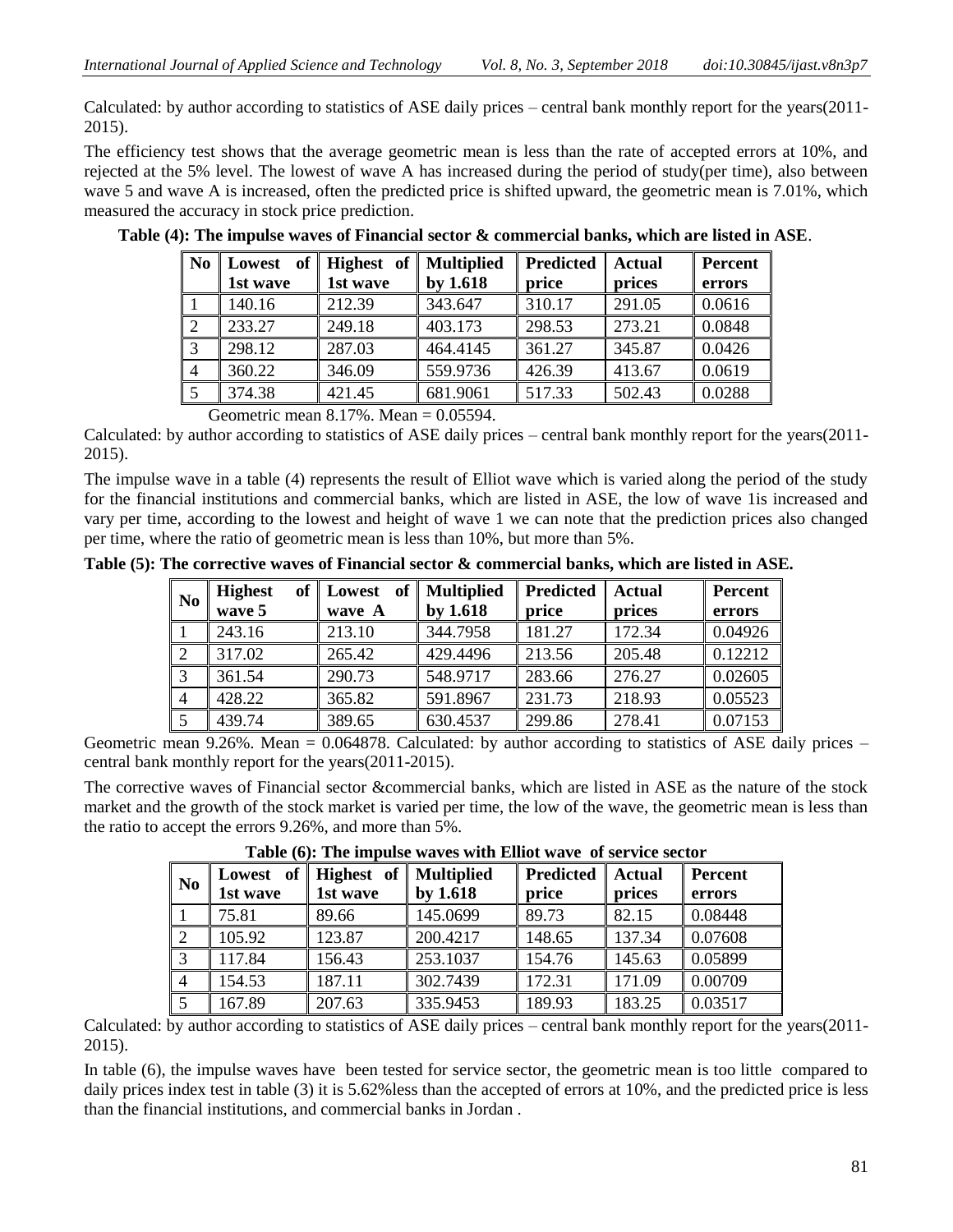| N <sub>0</sub> | of<br><b>Highest</b><br>wave 5 | of<br>Lowest<br>wave A | <b>Multiplied</b><br>by $1.618$ | Predicted<br>price | <b>Actual</b><br>prices | Percent<br>errors |
|----------------|--------------------------------|------------------------|---------------------------------|--------------------|-------------------------|-------------------|
|                | 101.12                         | 87.32                  | 141.2837                        | 104.67             | 102.78                  | 0.01805           |
|                | 138.94                         | 117.65                 | 190.3577                        | 113,43             | 109.89                  | 0.03121           |
|                | 135.32                         | 124.67                 | 201.7161                        | 127.84             | 123.74                  | 0.03207           |
|                | 175.40                         | 148.09                 | 239.6097                        | 135.17             | 128.32                  | 0.05016           |
|                | 178.25                         | 159.52                 | 258.10336                       | 146.77             | 137.54                  | 0.06289           |

|  |  |  |  |  | Table (7): The corrective waves of service sector efficiency of the stock price prediction. |
|--|--|--|--|--|---------------------------------------------------------------------------------------------|
|  |  |  |  |  |                                                                                             |

**Geometric mean 5.98%. Mean = 0.038876.** Calculated: by author according to statistics of ASE daily prices – central bank monthly report for the years(2011-2015).

The corrective waves of Financial sector &commercial banks, which are listed in ASE as the nature of the stock market and the growth of the stock market is varied per time, the low of the wave, the geometric mean is less than the ratio to accept the errors 6.29%, and more than 5%.the geometric mean is 5.98%is too few, were the mean is 0.038876 is too little either, this means that the sector can be developed the service, and can improve their type and quality, more than available sector.

| N <sub>0</sub> | of<br>Lowest<br>1st wave | of<br><b>Highest</b><br>1st wave | <b>Multiplied</b><br>by 1.618 | <b>Predicted</b><br>price | Actual<br>prices | <b>Percent</b><br>errors |
|----------------|--------------------------|----------------------------------|-------------------------------|---------------------------|------------------|--------------------------|
|                | 103.46                   | 36.51                            | 59.0732                       | 106.83                    | 98.23            | 0.07273                  |
| $\overline{2}$ | 121.38                   | 43.19                            | 69.8814                       | 114.23                    | 102.43           | 0.1033                   |
| 3              | 134.76                   | 64.32                            | 104.0698                      | 135.87                    | 131.76           | 0.03024                  |
| $\overline{4}$ | 128.89                   | 76.53                            | 123.8256                      | 128.19                    | 120.78           | 0.0578                   |
| 5              | 168.74                   | 87.09                            | 140.9116                      | 153.76                    | 143.89           | 0.0642                   |

**Table (8): The impulse waves with Elliot wave of industrial sector**

**Geometric mean 7.32 %. Mean = 0.065654.** Calculated: by author according to statistics of ASE daily prices – central bank monthly report for the years(2011-2015).

According to an Elliott Wave Principle forms the Fibonacci sequence and this is the relationship between the Fibonacci sequence and the Elliott Wave Principle. Summarizing the relationship between Fibonacci and Elliot wave with illustrations**; and the actual price from 102.78 to 137.59 with the percent of errors 6.29%, but the impulse wave of industrial sector with Elliot waves of actual price is 98.23 to 143.89, with percent errors 7.28%to 6.42%.And the highest of 1st wave 36.57 to 87.09.** 

**Table (9): The corrective waves of industrial sector efficiency of the stock price prediction.**

| N <sub>0</sub> | <b>Highest</b><br>of <sub>l</sub> | Lowest | of   Multiplied | <b>Predicted</b> | <b>Actual</b> | <b>Percent</b> |
|----------------|-----------------------------------|--------|-----------------|------------------|---------------|----------------|
|                | wave 5                            | wave A | by 1.618        | price            | prices        | errors         |
|                | 109.53                            | 72.11  | 116.67393       | 93.17            | 86.32         | 0.07438        |
| $\overline{2}$ | 117.84                            | 84.52  | 136.75336       | 107.25           | 91.43         | 0.1398         |
| 3              | 126.06                            | 103.63 | 167.67334       | 122.49           | 105.47        | 0.04327        |
| $\overline{4}$ | 135.93                            | 118.32 | 191.44176       | 136.53           | 112.65        | 0.05981        |
|                | 147.38                            | 134.08 | 216.94144       | 138.34           | 119.82        | 0.06014        |

**Geometric mean 5.98.** Calculated: by author according to statistics of ASE daily prices – central bank monthly report for the years(2011-2015).

**The geometric mean 5.98.the corrective waves of industrial sector efficiency in table 9 .the highest corrective waves 109.53 to 147.38, and the lowest of a wave as 72.11 to 134.05.** The corrective waves of industrial sector companies, which are listed in ASE as the nature of the stock market and the growth of the stock market is varied per time, the low of the wave, the geometric mean is less than the ratio to accept the errors 6.01%.

**5 -2 : empirical results of charts of ASE:**

**The following charts of Elliot waves of ASE represent the waves and retracements, calculated and drawn by using Meta stock software to market charts and drawing tools.**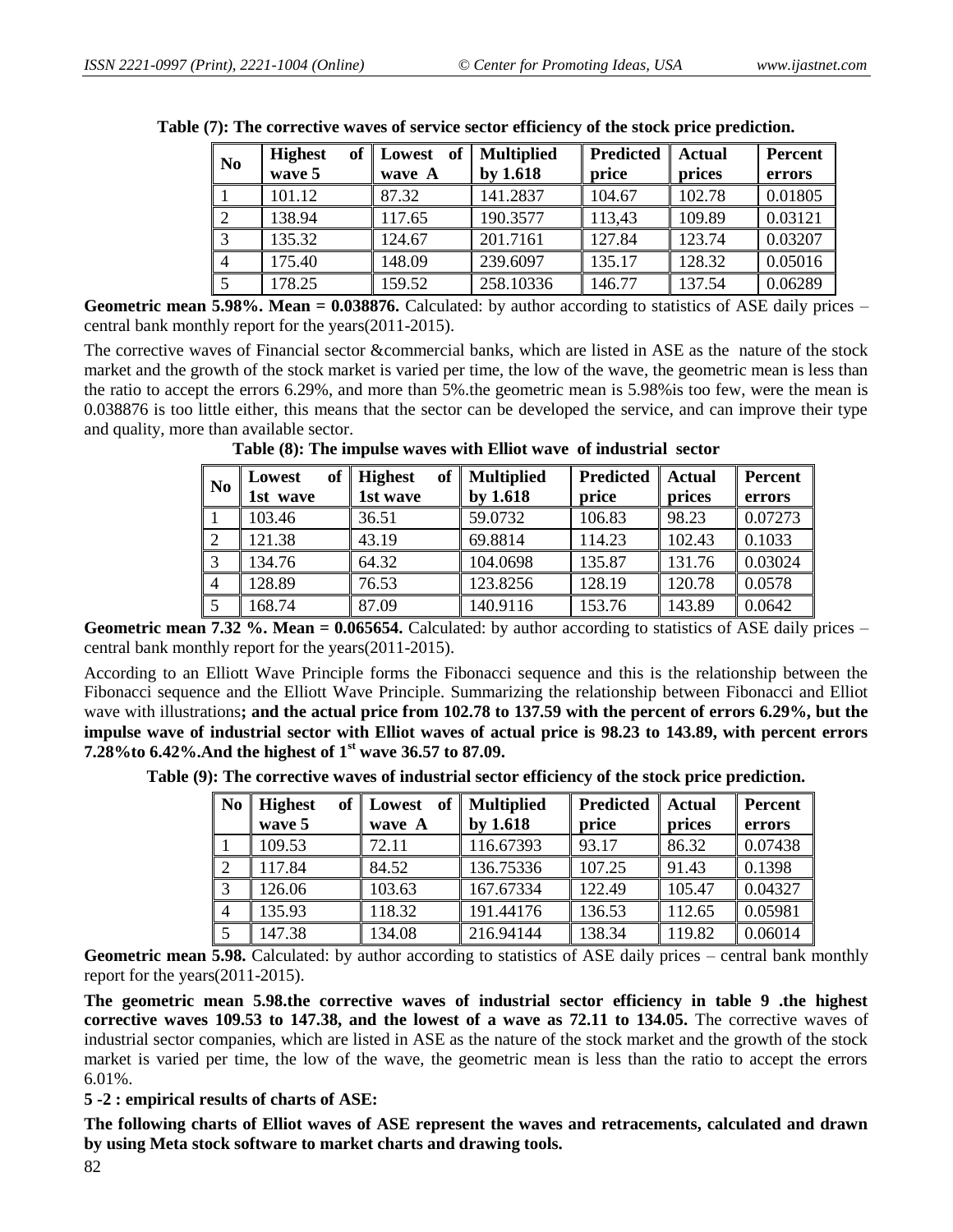

**Figure ( 14 ): The financial sector waves analysis**

Source : by author according to statistics of ASE daily prices – central bank monthly report for the years(2011- 2015).Using Meta stock software.

Wave cycle of financial sector of ASE.

- Wave1: 1231.40 to 2120.56
- Wave 2: 2120.56 to 1523.10, 61.8% retracement of wave 1
- Wave 3: 1523.1 to 3428.12, 217,4% extension of wave 1
- Wave 4: 3428.12 to 2389.72, 50% retracement of wave 3
- Wave 5: 2389.72 to 5983.54, 186,9% of wave 3
- Wave A: 5983.54 to 3765.74, 50% retracement of wave 5
- Wave B: 3765.74 to 4923.57, 50% retracement of wave A
- Wave C: 4923.57 to 2167.81, 158.7% of wave A.

#### **Figure ( 15 ): The waves of service sector analysis of ASE(2010-2015).**



Source : by author according to statistics of ASE daily prices – central bank monthly report for the years(2011- 2015).Using Meta stock software.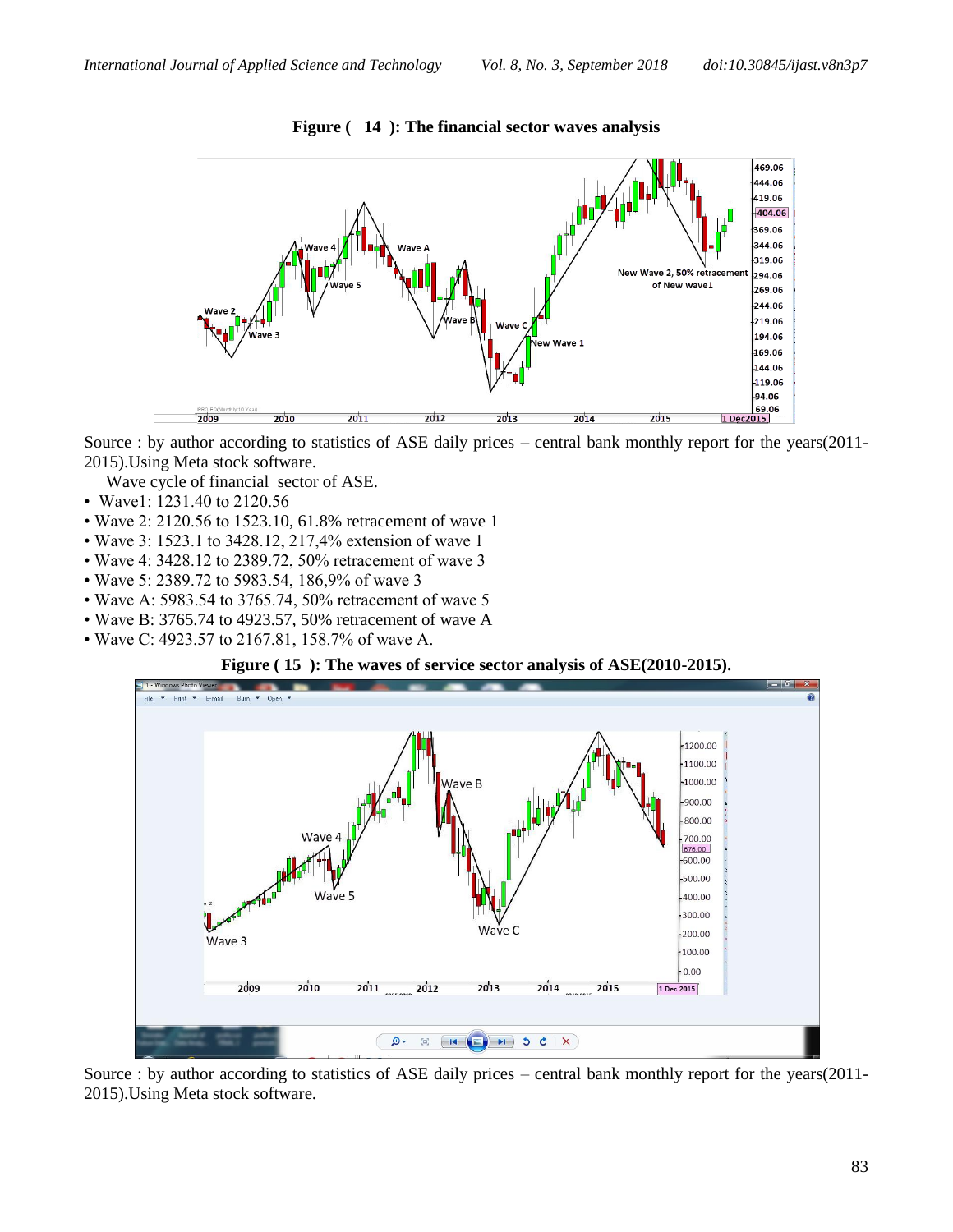Wave cycle of service sector of ASE.

- •Wave 1: 84 to 298.43
- Wave 2: 298.43 to 231.29, 50% retracement of wave 1
- Wave 3: 231.29 to 584, 158.43% of wave 1
- Wave 4: 584 to 402, 50% retracement of wave 3
- Wave 5: 402 to 987.52, 387.6% of wave 1
- Wave A: 987.52 to 716,5, 61.8% retracement of wave 5
- Wave B: 716,5 to 1012, 45.7% retracement of wave A
- Wave C: 1012 to 354.8, 126.4% of wave A.

#### **Figure (16): The industrial sector companies in ASE analysis waves.**



by author according to statistics of ASE daily prices – central bank monthly report for the years(2011-2015).using Meta stock software.

wave cycle with Fibonacci for industrial sector of ASE(2010- 2015):

- Wave1: 983.64 to 1786. 38
- Wave 2: 1786.38 to 1328.9, 59.8% retracement of wave 1
- Wave 3: 1328.9 to 3421.65, 254.7% extension of wave 1
- Wave 4: 3421.65 to 2274.28, 50% retracement of wave 3
- Wave 5: 2274.28 to 5432.17, 139.4% of wave 3
- Wave A: 5432.17 to 4329.89, 50% retracement of wave 5
- Wave B: 4329.89 to 5192.36, 50% retracement of wave A
- Wave C: 5192.36 to 2176.495, 134.78% of wave A.

As a main result of analysis the first adjacent can be determined through the Fibonacci ratio 0.618 and 0.382 then 0.618 and 0.782, as a first level constant ratio. While second ratio and third adjacent levels between 0.618 and 0.382 of Fibonacci numbers, the middle point can be decided as 50 %; which means an important level, the changes of this level gives the following consideration points: 61.8%&78.6 %, 50%, 38.2%, these results are related the relationship between the Fibonacci sequences and Elliot waves principle; finally this what we have reached in our applications in this paper.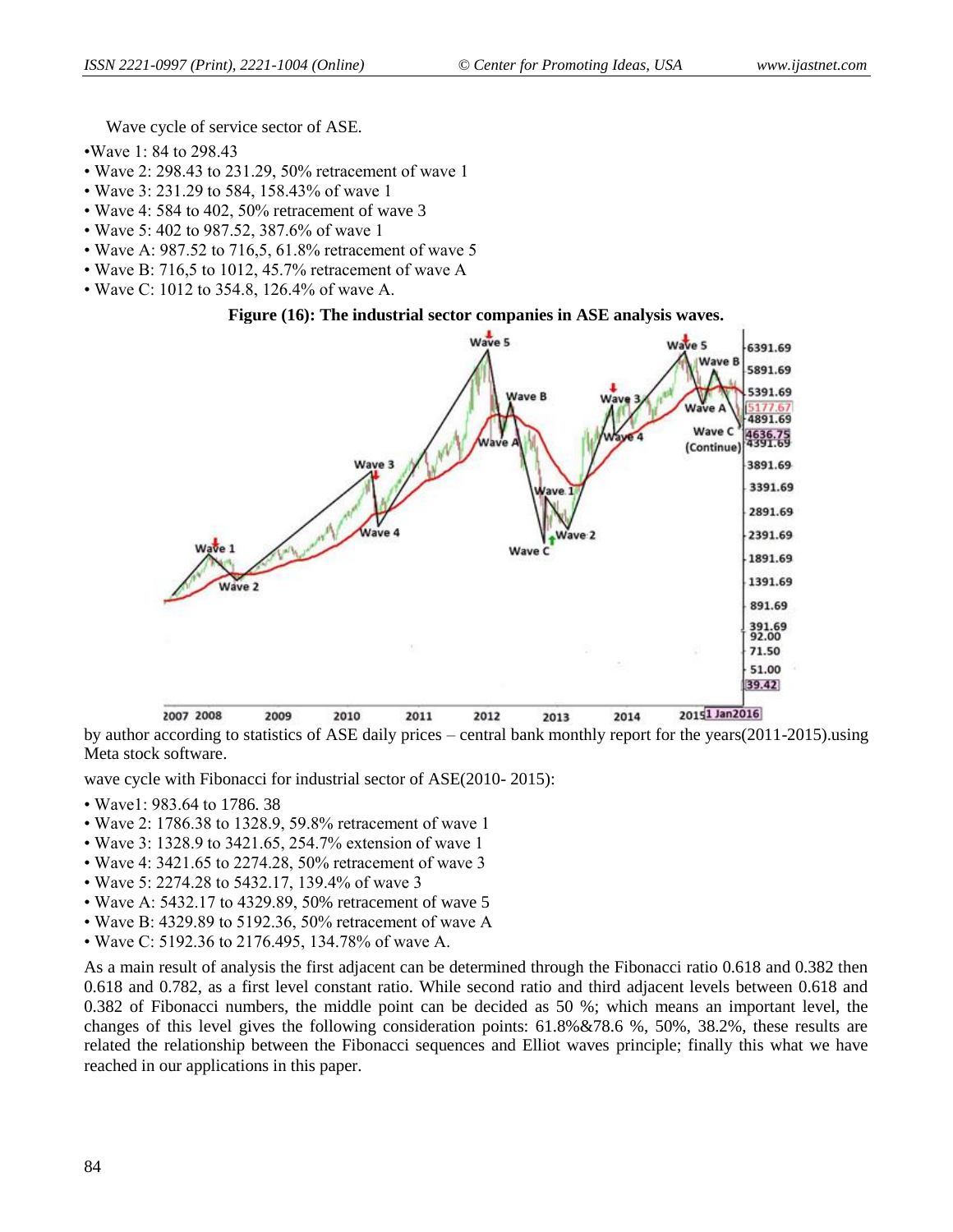#### **Section six: Concluded remarks**

The paper discussed the Fibonacci retracements trading, which used in all markets, then Elliot wave, both of them applied to Forex trading and in the future stock market. The two methods are pervasively creating a significant self-fulfilling.

Some authors said about Fibonacci retracements cannot make a professional trader, when the investor used alone, but it should have beyond other analysis methods such as MACD, Stochastic, RSI, and Candlestick. this paper is not interested in the psychological behavior effect of consumer prices, but considered attention to theory and evidence application. It mainly interested in detecting the Fibonacci retracement, and Elliot wave.

It's too important to be aware of all risk of levels with views portfolios; this has a great advantage over equilibrium ones in returns of drawdown, therefore more risky with view portfolios are dominating by all possible measures. According to the reliable wave relationships which suggest that the Elliott waves have been able to make distinctions between the situation in a relative Fibonacci relationship, and testing relationships with a narrow claim and this process sometimes can yield a random result.

Also, there is a certain combination of waves can display Fibonacci relationships, the other notes come from the investigating any tends to have Fibonacci relationships, these require to using Elliott waves, and overall that there are no Fibonacci –based retracements or projection roles to all waves or price trends. In Jordan most of the financial sector as commercial banks are involved in no such risks and returns will fair, or at the minimum they have avoided the risk state by increasing the payment of dollars. in the other hand, service sector, the risk involved in returns before taking a decision on market buy or sell. While most companies in the industrial sector should keenly observe and watch the price behavior in the stock market and investor's expectation of price direction, also these companies required a huge amount of capital investment.

## *References*

- Allen, H. and Taylor, M.P. (1992), *"The use of technical analysis in the foreign exchange market"*, Journal of International Money and Finance vol. 11, pp. 304-314.
- Yamamoto, R. (2012), *"Intraday technical analysis of individual stocks on the Tokyo Stock Exchange"*, Journal of Banking & Finance vol. 36, pp.3033–3047.
- Menkhoff, L. (2010), *"The use of technical analysis by fund managers: International evidence"*, Journal of Banking & Finance vol. 34, pp. 2573-2586.
- Cheung, Y., Chinn, M.D. (1999), *"Macroeconomic Implications of the Beliefs and Behavior of Foreign Exchange Traders",* NBER working paper 7417.
- Levich, R. M., and Thomas, L. R. (1993), "*The significance of technical trading rule profits in the foreign exchange market: a bootstrap approach".,* Journal of International Money and Finance vol. 12, pp. 451- 474.
- Chong, T.T. and Ng, W. (2008). "*Technical analysis and the London stock exchange: testing the MACD and RSI rules using the FT30",* Applied Economics Letters. vol. 15, pp. 1111–1114.
- Neely, C.J., and Weller, P.A. (2011), "*Technical Analysis in the Foreign Exchange Market",* Retrieved from http://research.stlouisfed.org/wp/2011/2011-001.pdf.
- Lien, K. (2010) *Using Currency Correlations To Your Advantage.* Retrieved from [http://www.investopedia.com/articles/forex/05/051905.asp.](http://www.investopedia.com/articles/forex/05/051905.asp)
- Poser, Steven W. (2003). "Applying Elliott Wave Theory Profitably". New York: John Wiley and Sons. pp. 2–17. ISBN 978-0471420071.
- Fu T-C., Chung F-L., Luk R. and Ng C-M.(2008)" Representing financial time series based on data point importance"., Engineering Applications of Artificial IntelligenceVolume 21, 2,March 2008, pp.277-300.
- Keogh, E., Chakrabarti, K., Pazzani, M., Mehrotra, S.,( 2000). "Dimensionality reduction for fast similarity Search in large time series databases". Journal of Knowledge and Information Systems 3 (3), 263–286.
- Pattasoonthorn, Patcharanun. (1998):" Technical Analysis for prediction of stocks prices Index". The thesis of Master level of Business Administration, Kasem Bundit University.Phased Tilings." The Fibonacci Quarterly, Vol. 38.3, pp. 282-288.
- Frost, A.J.; Prechter, Robert R., Jr. (2005). "Elliott Wave Principle", (10th Ed.). Gainesville, GA: New Classics Library. Pp. 31, 78–85. ISBN 978-0-932750-75-84